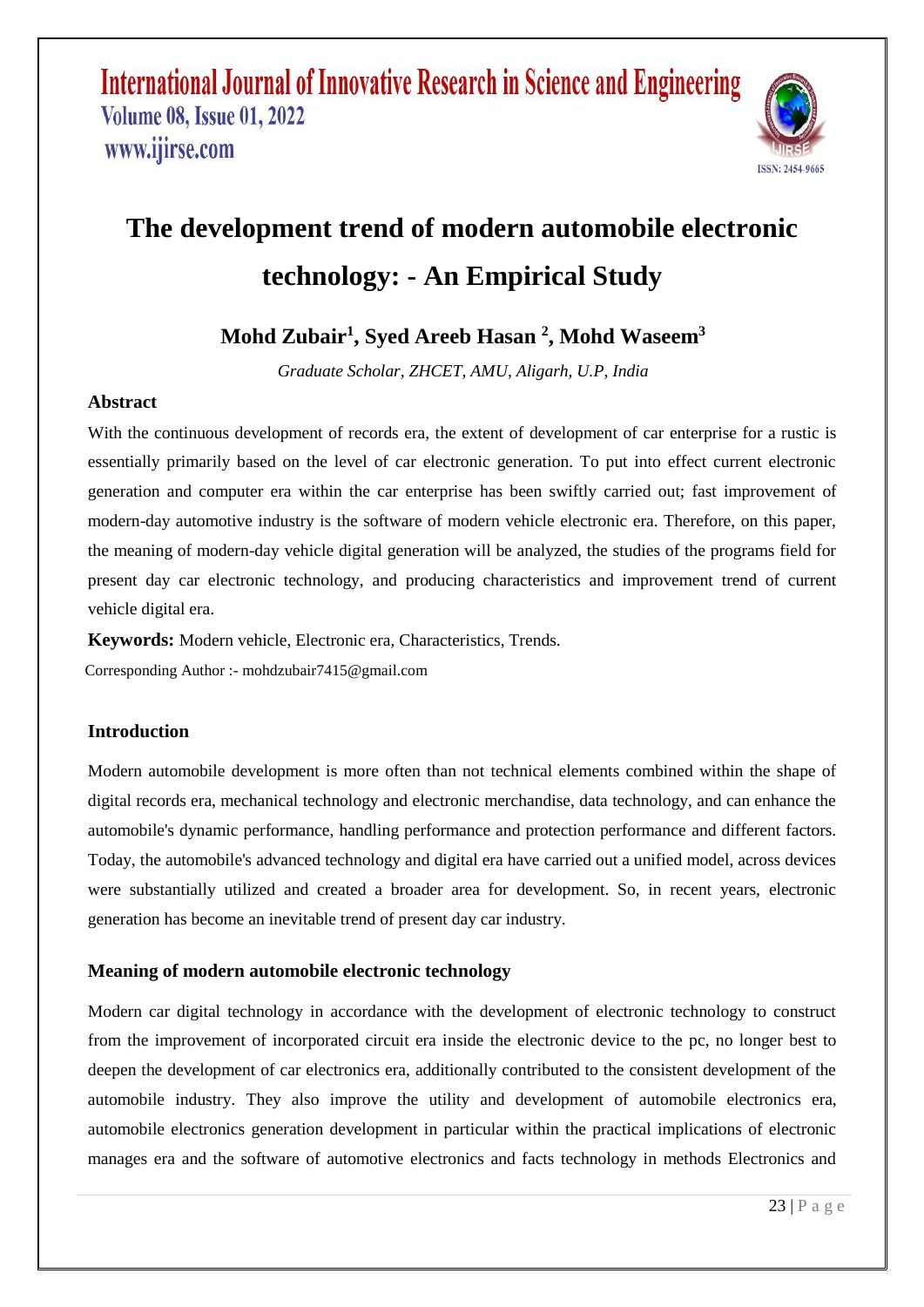

records era within the automobile industry, especially within the car environment, its miles feasible from the overall performance of the automobile itself, and independently-automobile electronic gadgets. It is the use of electronic records technology, on-board laptop structures are being developed, not simplest capable of technique the statistics, however additionally has speech reputation, navigation and picture display. For useful digital manipulate era, particularly based totally sensors, digital control units and actuators composed it with the auto itself can shape close ties, to complete computerized control of the automobile itself. Such as: electronically controlled suspension, electronic gasoline injection systems, etc. Currently, electronic gadgets inside the car manufacturing have been greater packages, in particular the installation of a few limousine microcontrollers, developing more cost and improvement energy for automobile development.

### **The application of modern automobile electronic technology**

#### **Application on the chassis**

Modern automotive digital era inside the chassis mainly in five regions, one for the electronically managed computerized transmission, it can accord load, speed, vehicle pace and the state of the engine parameters, using pc calculations and determined that the shift the unique position of the lever, therefore ensuring the transmission can be maintained within an affordable time. The principal gain of this system is to gain desirable acceleration impact, high sensitivity, and might produce accurate analysis travelling load, road conditions. Second, the anti-lock manage gadget, which is specially utilized in some of the extra critical safety additives. Able to manipulate the auto tires, automobile tires with the floor to ensure an affordable price slide, making the automobile in the street surface throughout braking, to ensure that the wheels and reasonable adhesion coefficient is shaped among the floor, so one can reduce drag locking slide, unsafe elements cannot most effective improve balance and secure operation of the auto, however additionally to reduce the braking distance of a vehicle Third. For EPS, it is the use of a DC motor powered, this pc manage device, compared with the conventional use of fewer components, small size and relatively light weight. Optimization of steerage effort, steerage again to the advantageous features no longer only enhance the automobile's guidance capability, but additionally increase stability and maneuverability motors at some stage in car. Fourth, the self-adapting structures to well-timed regulation, to ensure the auto in the course of journey can reap a positive balance and maneuverability. Fifth, the regular pace cruise manipulate gadget, it's far in particular utilized in excessive-velocity lengthy-distance, the using resistance in step with the throttle establishing suspension gadget which in step with the suspension of the load on the suspension stiffness of the spring, shock absorber damping traits development robotically situations and convenience for the motive force to deliver the automobile velocity throughout the adjustment.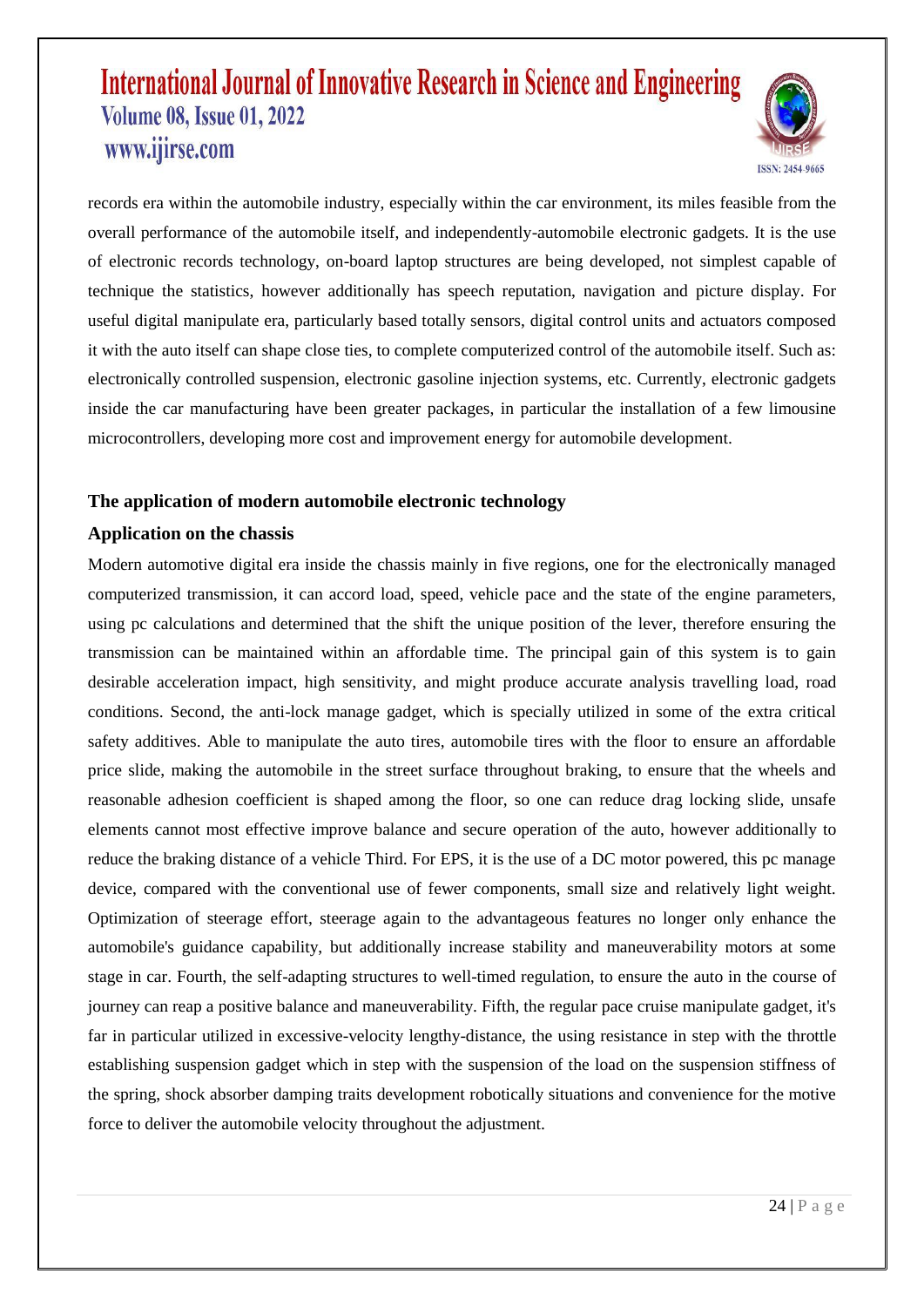

#### **Application on the engine**

Automotive electronics era inside the engine, first, for the digital manipulate of gas injection apparatus capable of computerized operation, the output beneath sure energy, to maximise gas economic system and smooth air. According to the actual situation and the engine control law throughout the fueling operation, can exchange those laws compiled for the objective programs and saved in the laptop garage. During engine sporting out its paintings, the use of sensors for air exceptional, exhaust oxygen content and temperature parameters had been measured, and primarily based on pre-programmed to enforce the calculation, after which in comparison based on affordable parameters, alter the best amount of oil Secondly, digital ignition devices, mainly primarily based on pc, sensors, actuators and interfaces and other additives. It can stumble on the sensor in step with the engine parameters evaluation, judgment, after which the ignition is adjusted to store fuel and reduce air pollution. Moreover, the brand new engine digital tool can attain computerized control, shrewd manipulate and automation of diagnostic and other operations. Finally, intelligent variable valve timing era, it allows the engine to achieve an inexpensive share of the gasoline, the engine pace beneath one of a kind occasions, can acquire special gasoline supply. Variable valve timing technology by using the portion of the sensor, the controller and the ECU and different additives, which can be adjusted in step with the ignition timing, with a purpose to gain most beneficial working conditions

#### **Characteristics of modern automobile electronic technology**

#### **Car security**

The use of current automobile digital era to enhance automobile protection, the protection of the phenomenon in particular manifested as lively and passive safety control safety manipulate. Since the auto lively protection of electronic control systems set up, not simplest reduces driving force fatigue, however additionally increase the safety of riding with a relaxed period. Active safety manipulate gadget to be able to keep away from the principle driver seems injuries and enhance driver safety at some point of riding. However, because of the reaction of electronic generation within the control manner of the formation of fantastically fast, it skilled, speedy car operation, manage, so throughout an emergency, can shape a bigger cost in use. If a vehicle twist of fate, with the intention to reduce the collision of the auto, to make use of traction manipulates, anti-lock braking system to reduce the monetary losses of the coincidence. For instance: collision prediction device, it is able to use radar, infrared obstacle detection, and manage the strolling velocity of the car, notwithstanding an emergency vehicle phenomenon will arise previous alert to manipulate the speed of the automobile.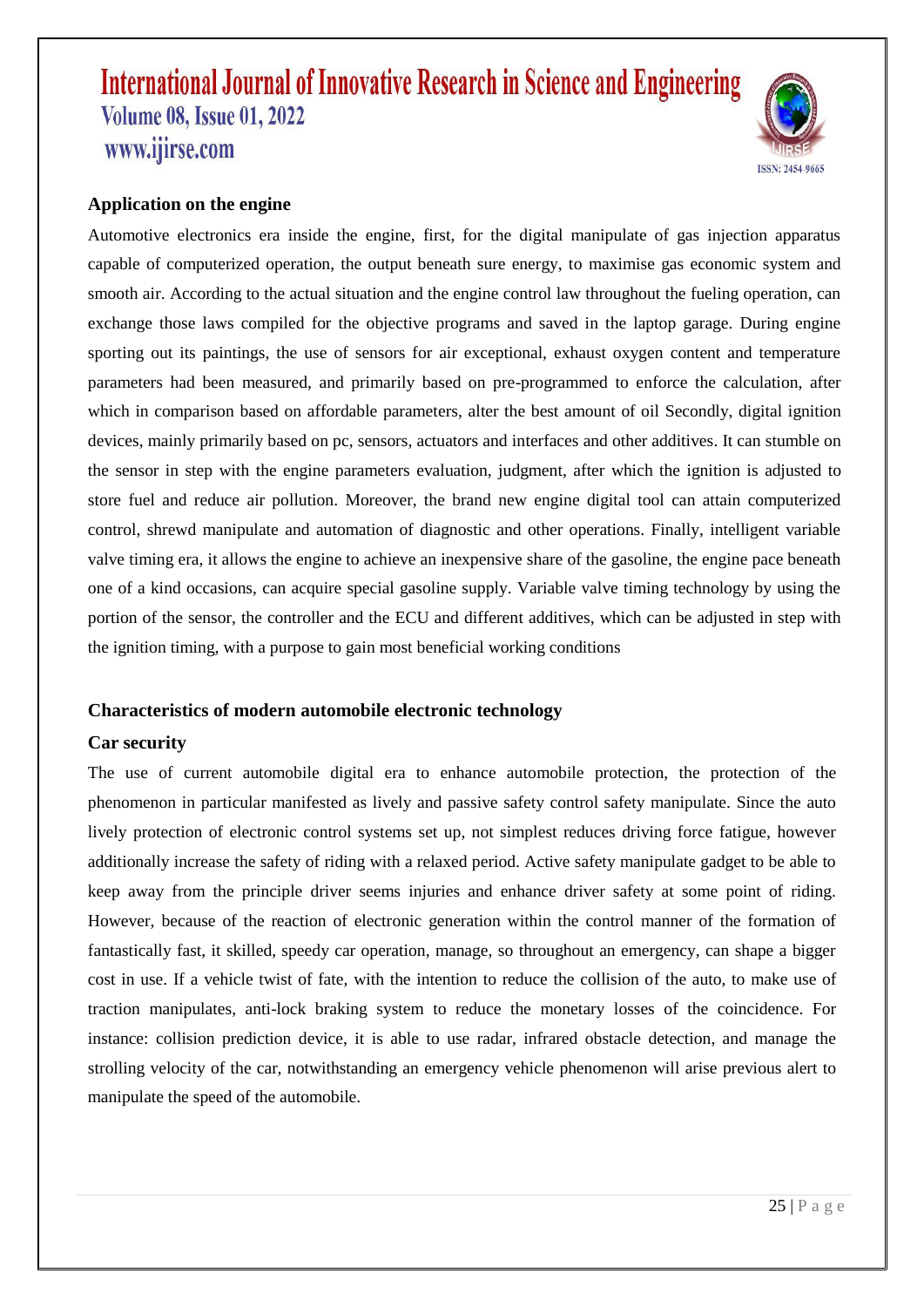

### **Control car**

Automobile brake control era has been substantially advanced, and to reap extra capability. Automotive manage, anti-lock manage system for the improvement from the current power skid device, traction gadget and digital stability software structures. For a driver tracking gadget, that could make a warning based totally on the behavior and reactions of the driver. For advanced show machine, it may use language to offer data to the motive force, and the driver can effectively keep using cautiously. For ESP, which prevents the automobile in the course of emergency turns, unexpected out of manipulate, and decrease site visitors injuries. Therefore, using present day automotive digital manipulate technology implementation, the discount of the frequency of car accidents. For tire strain tracking system, tire stress in line with it, temperature detection of anomalies exists within the alarm and to save you the prevalence of unusual tire. Especially at some point of car touring at the toll road, it is viable to reduce the twist of fate to play an extra role, although automobile collision, however also to protect the protection of the driving force. Future implementations of shrewd structures have seat belts, airbags and collision prediction system is fashioned integrally, and to make certain the protection of the car with.

#### **Car environmental protection and energy-saving**

With diverse industries around the arena to gain environmental protection and electricity saving fashion within the improvement of car enterprise development and the established order of no exception Many nations during manufacture vehicles are geared up with advanced engine management device, it can't most effective improve the working efficiency of the engine, but additionally lessen the fuel consumption of substances and decrease atmospheric pollutants. In order to allow the engine to reap a good impact of gasoline all through operation, the usage of superior fuel engine manipulate machine, now not simplest the ignition timing of the engine, fuel injection for particular manipulate, but also to manipulate the variable consumption air, VVT to enhance the performance of the manipulate change machines.

## **The development trend of modern automobile electronic technology**

#### **Construction of vehicular electronics network system**

With the auto enterprise within the growing variety of electronic gadgets, the usage of digital devices to communicate with a primary hassle, build the vehicular electronics community machine has become the main trend inside the development of its automobile enterprise. Electronic apparatus cannot most effective gain a sure set of functions, however additionally for the carrier to different digital gadgets, thereby allowing verbal exchange among digital apparatus is fashioned as a vehicular electronics network system. In this community machine, no longer handiest make the car achieve consolation and safety in the course of travel,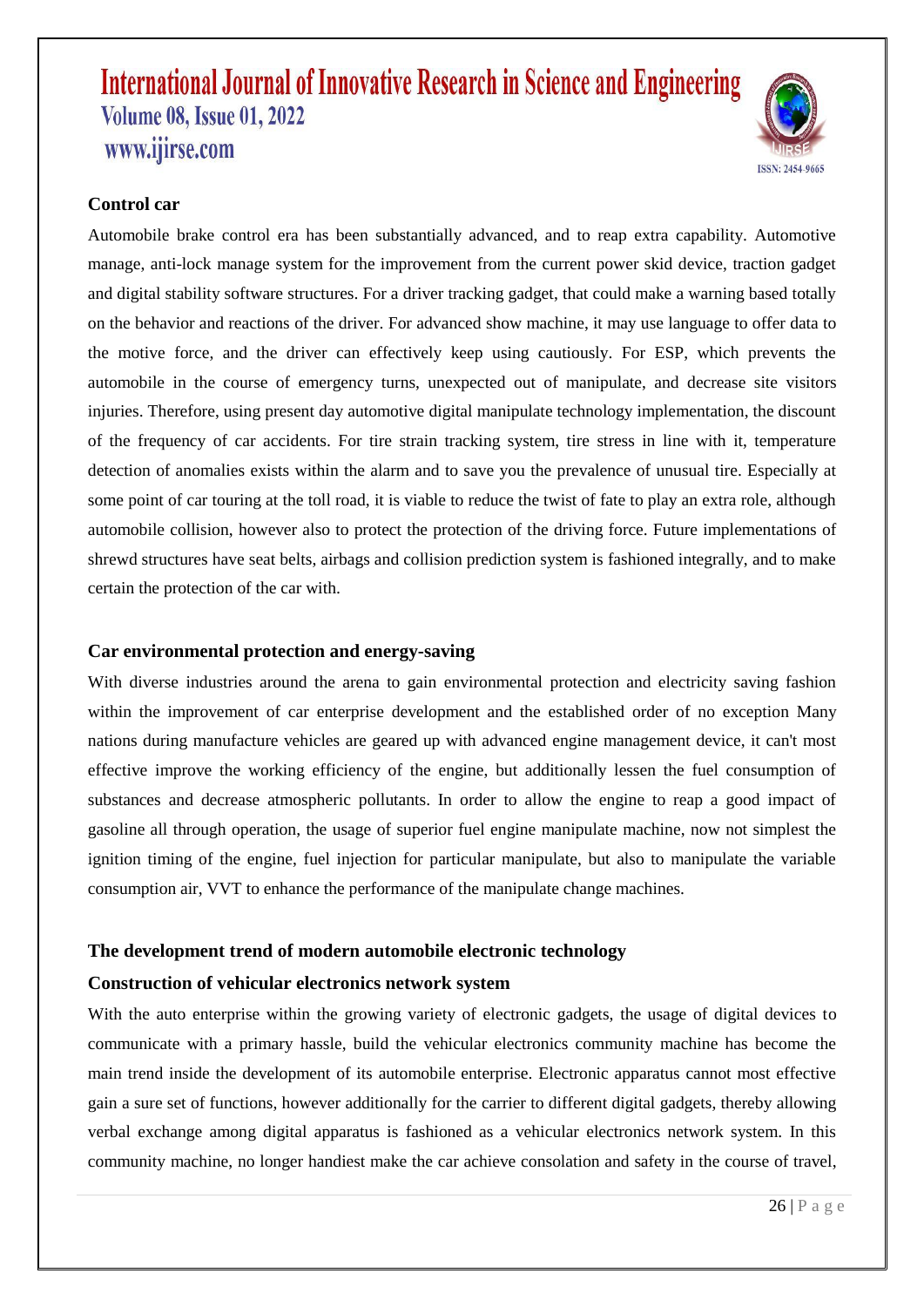

but additionally enhance the usage performance of the electronic tool. Construction of vehicular electronics network system however also on the road within the data obtained and transmitted can be analyzed in line with the fault control problems current in the system, and to perceive the factor of failure restore. Therefore, building vehicular electronics network systems and offering technical basis for the safe using of the vehicle.

#### **Green and environmental protection phenomenon**

As global warming continues to emerge, China has extended the importance of environmental protection. From the ever-growing environmental attention, humans within the automobile enterprise but additionally for the environmental phenomenon made extra demands, particularly for diesel engines, digital manipulate structures research and improvement and in-depth dialogue, not only to recognition on the electric strength device and the hybrid gadget innovation and development, however also to attain the inexperienced car, environmentally orientated development. Fuel to strength the auto's development and implementation of innovative research is a vital way to the improvement of inexperienced automobiles of the future. Automotive engine manipulate, a reasonable allocation of the electronic device to enhance car operation financial system and decrease vehicle emissions exists phenomenon. Today, China's automobile enterprise improvement has carried out a new innovation and improvement, we started to apply sun power, bio-gasoline and different automobile production environmental protection, however due to technical and economic issues, our trucks, heavy vehicles ought to attain the environmental safety of application form, China's vehicle industry in inexperienced development to reap a brand new task.

#### **Energy**

China's car industry programs in electronic gadgets maintain to growth, at the side of the energy use of the car enterprise, there are some problems. Such as: automobile power deliver machine voltage problems, make the motive force can meet proper riding form, might be analyzed in line with the parameters throughout the design and manufacture of cars in existence. Our gasoline fees have been growing the efficiency of vehicles via human's greater attention. So, on this form, we need to take benefit of the innovation and development of recent technologies to sell electricity development of China's car enterprise.

#### **Sensor Technology**

Sensor generation in China's car enterprise has been greatly implemented no longer only enhance the extent of China's automotive electronics industry, but also to enhance the extent of automation within the automotive, electronic era during automotive packages, to gain a spread of functions and diversity improvement of the state of affairs, so that the sensor technology to obtain new packages and improvement.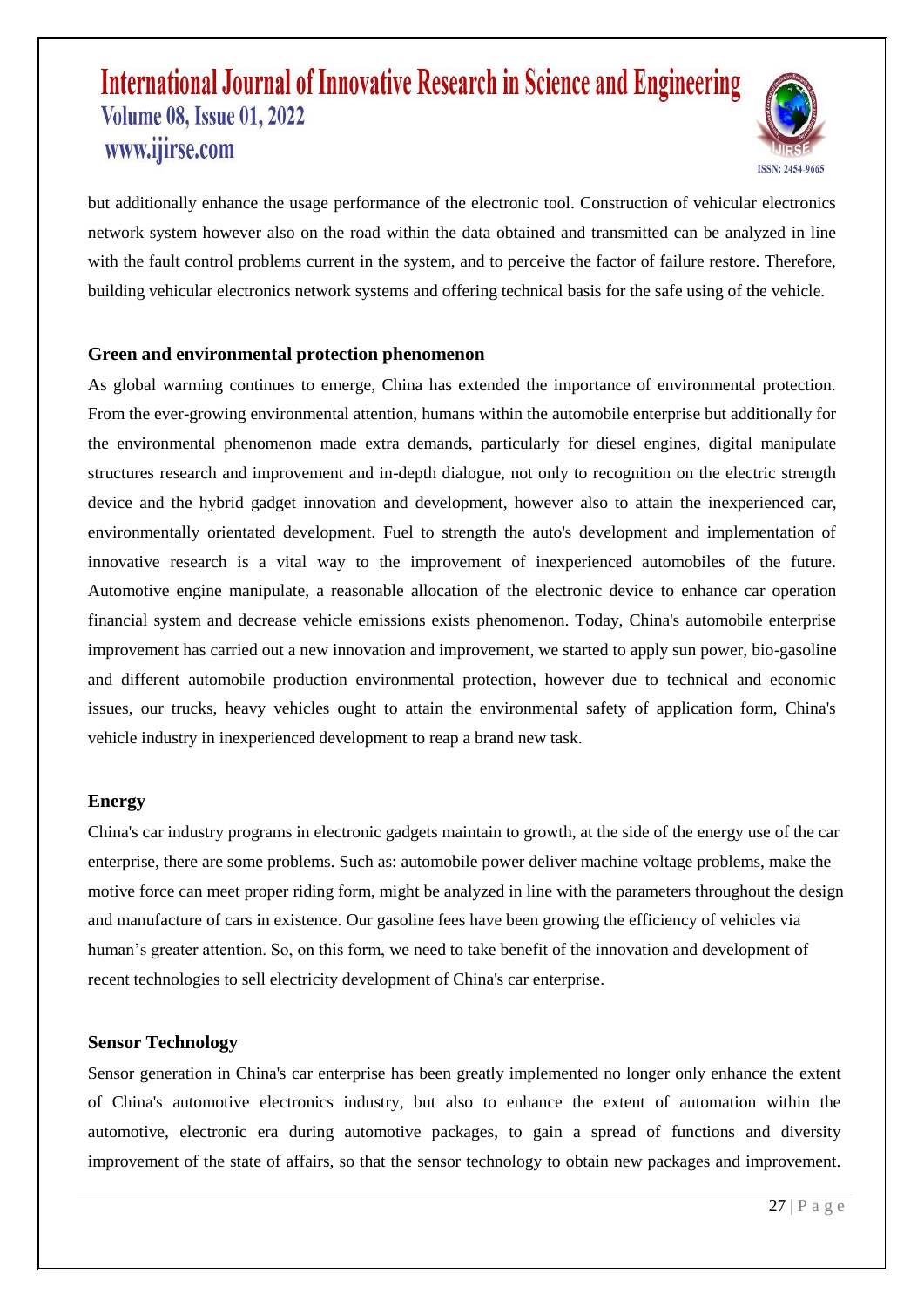

Sensor generation enables the car to preserve strong operation, and improve the running performance of motors. Whether automobile throughout development or in the course of journey, the sensor era can be broadly used, and consequently, all through the sensor research and development, may have a decrease cost of studies and development, excessive protection and reliability of sensor technology, consequently ensuring the sensor at some point of application to shape high precision. At present, China has performed intelligent sensor generation, systematic and miniaturization of manufacturing and development. Car during using, the maximum critical is to make certain protection, automobile protection effect exists especially in car using two aspects, one is an energetic safety gadget, one for the passive protection systems. For energetic protection structures, mainly for coincidence prevention within the elements, and reduces the frequency of traffic injuries occur, which includes: the use of ultrasonic sensors, optical sensors can't most effective attain a positive diploma of caution, but also to make certain safety at some stage in riding of cars sex. For passive safety systems, its miles specially applied during the accident, including: seat belts, airbags and so are mature development.

#### **Mechatronics**

With the continuous development of science and technology, mechanical and electric integration of applications within the automotive enterprise, in particular within the mechanical structure and speedy improvement of car manufacturing Mechatronics development not most effective lessen car emissions, but also lessen vehicle pollution at the surroundings.

### **Conclusion**

Modern automotive technology has been greatly advanced; mainly the utility of digital generation, the contemporary automotive industry shaped a new impetus to the development. Modern cars use electronic generation cannot most effective enhance the electricity, economic system and car protection, but additionally to optimize the auto's balance and comfort, and to achieve new trends in the field of automobile electronics technology improvement and application.

### **References**

- [1] Zhao Tongyu. Modern Automobile Electronic Technology Characteristics and Development Trend. *Value Engineering*, 2011,30 (6): 233-234.
- [2] Chen Dongmei. Modern Automobile Electronic Technology Teaching Professional Mechanic College Student Comprehensive Quality Training. *Science Mass (Science Education)*, 2015 (7):